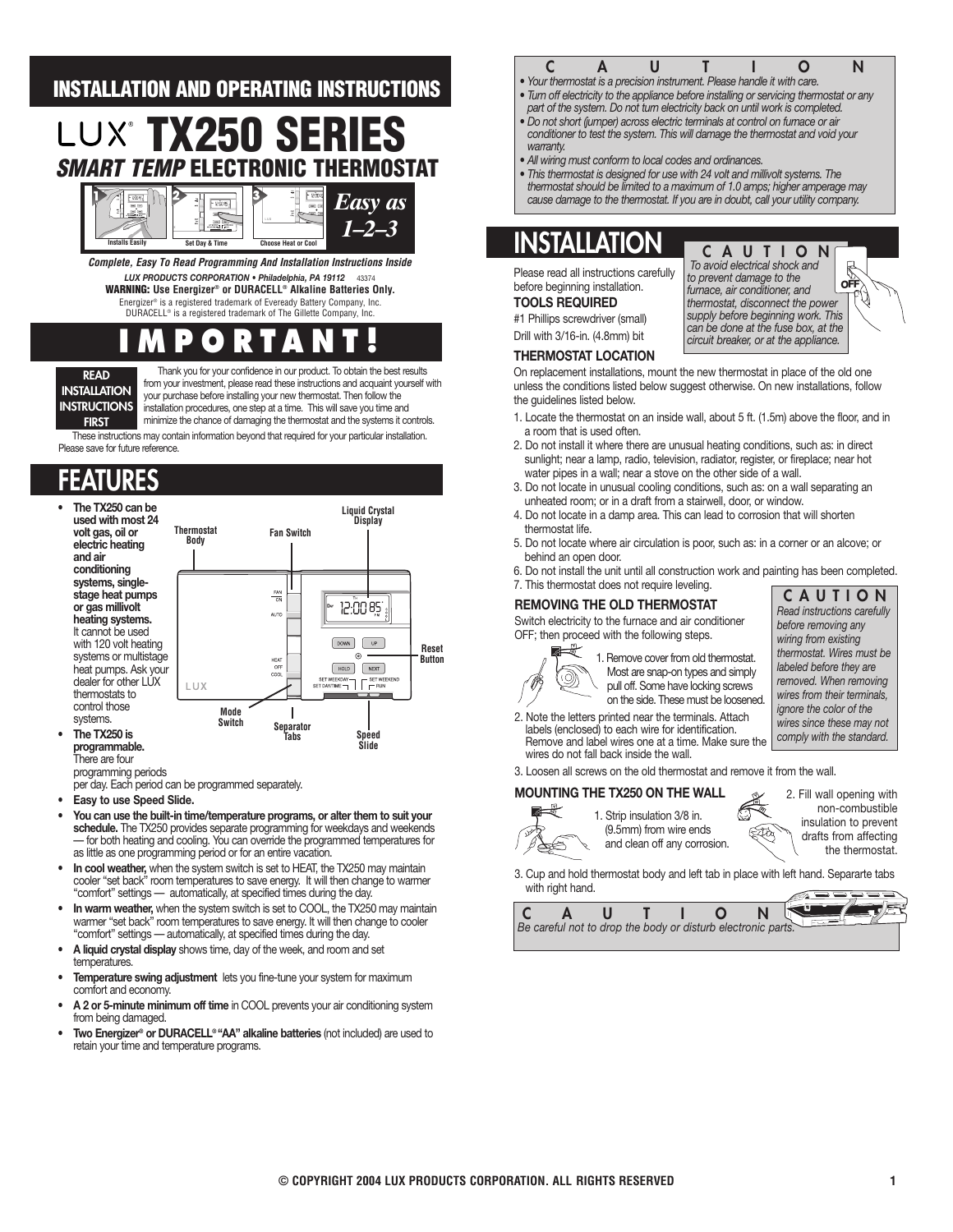

| © COPYRIGHT 2004 LUX PRODUCTS CORPORATION. ALL RIGHTS RESERVED |  |
|----------------------------------------------------------------|--|

**MORN** 

SAT. DAY and EVE SUN. NIGHT